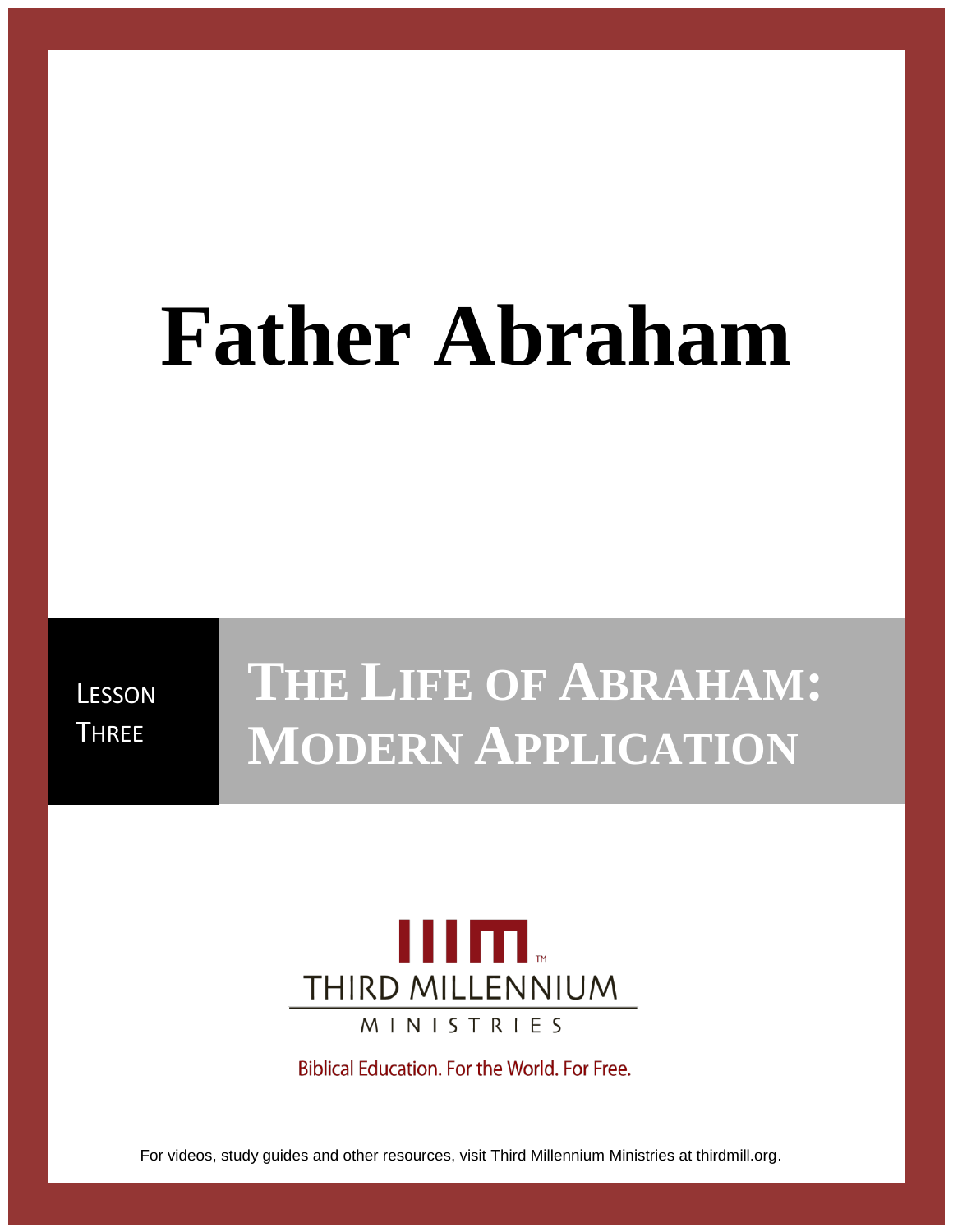#### © 2012 by Third Millennium Ministries

All rights reserved. No part of this publication may be reproduced in any form or by any means for profit, except in brief quotations for the purposes of review, comment, or scholarship, without written permission from the publisher, Third Millennium Ministries, Inc., 316 Live Oaks Blvd., Casselberry, Florida 32707.

Unless otherwise indicated all Scripture quotations are from the HOLY BIBLE, NEW INTERNATIONAL VERSION. Copyright © 1973, 1978, 1984, 2011 International Bible Society. Used by Permission of Zondervan Bible Publishers.

#### **ABOUT THIRD MILLENNIUM MINISTRIES**

Founded in 1997, Third Millennium Ministries is a non-profit Evangelical Christian ministry dedicated to providing:

#### **Biblical Education. For the World. For Free.**

Our goal is to offer free Christian education to hundreds of thousands of pastors and Christian leaders around the world who lack sufficient training for ministry. We are meeting this goal by producing and globally distributing an unparalleled multimedia seminary curriculum in English, Arabic, Mandarin, Russian, and Spanish. Our curriculum is also being translated into more than a dozen other languages through our partner ministries. The curriculum consists of graphic-driven videos, printed instruction, and internet resources. It is designed to be used by schools, groups, and individuals, both online and in learning communities.

Over the years, we have developed a highly cost-effective method of producing awardwinning multimedia lessons of the finest content and quality. Our writers and editors are theologically-trained educators, our translators are theologically-astute native speakers of their target languages, and our lessons contain the insights of hundreds of respected seminary professors and pastors from around the world. In addition, our graphic designers, illustrators, and producers adhere to the highest production standards using state-of-the-art equipment and techniques.

In order to accomplish our distribution goals, Third Millennium has forged strategic partnerships with churches, seminaries, Bible schools, missionaries, Christian broadcasters and satellite television providers, and other organizations. These relationships have already resulted in the distribution of countless video lessons to indigenous leaders, pastors, and seminary students. Our websites also serve as avenues of distribution and provide additional materials to supplement our lessons, including materials on how to start your own learning community.

Third Millennium Ministries is recognized by the IRS as a  $501(c)(3)$  corporation. We depend on the generous, tax-deductible contributions of churches, foundations, businesses, and individuals. For more information about our ministry, and to learn how you can get involved, please visit [www.thirdmill.org](http://www.thirdmill.org/)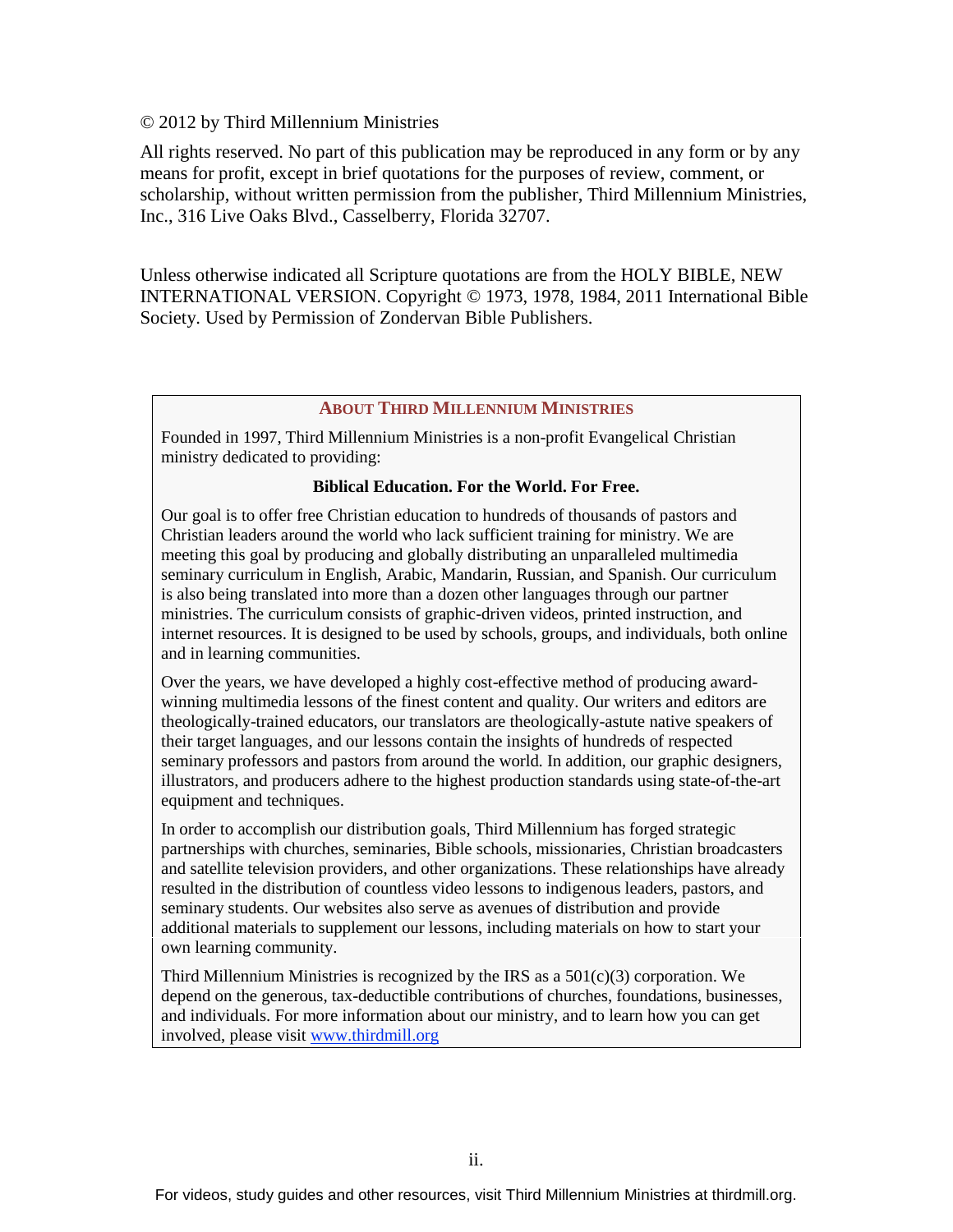# **Contents**

| I.  |                              |                |
|-----|------------------------------|----------------|
| П.  |                              |                |
|     | A. Seed of Abraham           | 2              |
|     | 1. Singularity               | $\overline{2}$ |
|     | 2. Christ as Seed            | 4              |
|     | B. Major Themes              | 5              |
|     | 1. Divine Grace              | 6              |
|     | 2. Abraham's Loyalty         | 6              |
|     | 3. Blessings to Abraham      | 7              |
|     | 4. Blessings through Abraham | 7              |
|     |                              |                |
|     | A. Seed of Abraham           | 9              |
|     | 1. Numerical Breadth         | 9              |
|     | 2. Ethnic Identity           | 10             |
|     | 3. Spiritual Character       | 11             |
|     | 4. Historical Situation      | 12             |
|     | <b>B.</b> Major Themes       | 13             |
|     | 1. Divine Grace              | 14             |
|     | 2. Abraham's Loyalty         | 14             |
|     | 3. Blessings to Abraham      | 15             |
|     | 4. Blessings through Abraham | 15             |
| IV. |                              | 16             |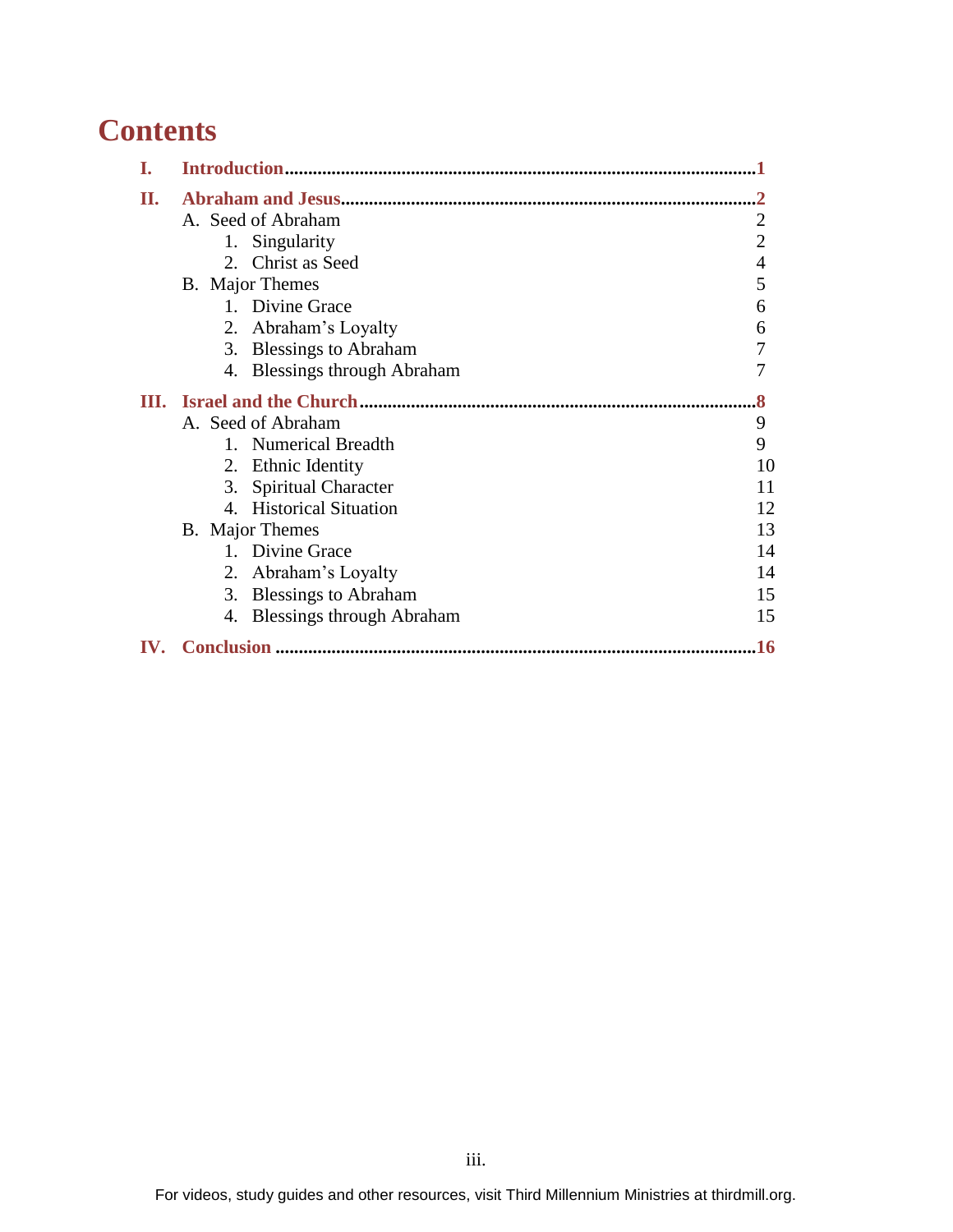# **Father Abraham**

**Lesson Three**

#### **The Life of Abraham: Modern Application**

#### **INTRODUCTION**

If there is one thing that many modern people find difficult about the Bible, it is this: it's hard to imagine that stories written thousands of years ago have the ability to guide our lives today. And this is certainly true about the accounts of Abraham in the Bible. Abraham himself lived about four thousand years ago, and the stories about him were written nearly 3600 years ago. But as followers of Christ, we are committed to the fact that these stories are part of Scripture and therefore are profitable even for modern people.

But even with this commitment the question still remains: how do these stories about Abraham apply to our lives today? How do we bridge that 4000-year gap separating us from Abraham?

We have entitled this series, Father Abraham, because we are exploring the life of Abraham as it appears in the book of Genesis. This lesson is the third of three introductory lessons in this series, and we have entitled it, "The Life of Abraham: Modern Application." In this lesson, we will conclude our overview of Abraham's life by concentrating on the proper way to draw modern applications from the chapters in Genesis that speak of Abraham. How should we apply the stories about Abraham to our lives? What kinds of impact are they to have on us today?

To understand how the life of Abraham applies to our world, we will look in two basic directions: first, the connections that exist between Abraham and Jesus, and second, the connections that exist between the original audience of Israel and the modern audience of the church.

Before we look at the modern application of Abraham's life we should take a moment to review what we have seen in previous lessons. We have learned that the story of Abraham divides into five symmetrical steps. First Abraham's life begins with Abraham's background and early experiences in 11:10–12:9. Second, several episodes concentrate on Abraham's earlier interactions with representatives of other peoples in 12:10–14:24. The third and central segment focuses on the covenant that God made with Abraham in 15:1–17:27. The fourth section turns to Abraham's later interactions with representatives of other peoples in 18:1–21:34. And the fifth segment deals with Abraham's progeny and death in 22:1–25:18. These five sections present the patriarch's life in a symmetrical pattern. The third section, which deals with God's covenant with Abraham, serves as the centerpiece of Abraham's life. The second and fourth sections compare to each other as they both focus on Abraham's interactions with other peoples. And the first and last sections correspond to each other by providing bookends to Abraham's life, tracing his family line from the past and into the future. Beyond the basic structure of Abraham's life, we have also seen in previous lessons that Moses had a purpose in writing Abraham's life. Moses wrote about Abraham to teach Israel why and how they were to leave Egypt behind and to continue toward the conquest of the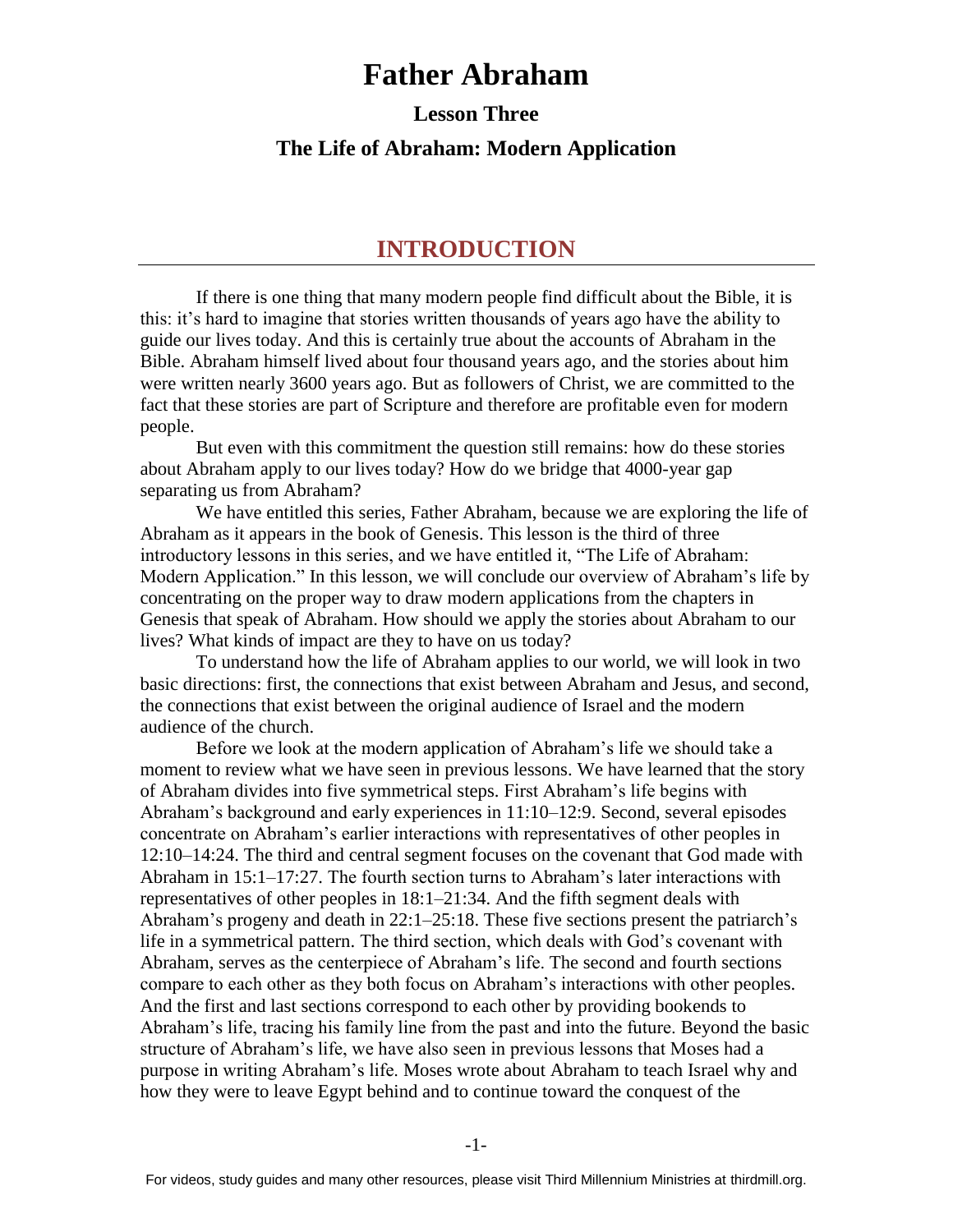Promised Land. In other words, by seeing the historical backgrounds of their lives in Abraham, by finding models or examples to follow and reject in Abraham's stories and by discerning how Abraham's life foreshadowed their own lives, the Israelites, following Moses could see the ways they were to pursue God's purpose for them. With this review of previous lessons in mind, we are now ready to turn to the modern application of Abraham's life story.

#### **ABRAHAM AND JESUS**

Let's look first at the connections that exist between Abraham and Jesus. Unfortunately, many times Christians apply Abraham's life more or less directly to modern lives. We approach the stories of Abraham as simple moral stories that speak directly to our lives. As Christians however, we know that our relationship with Abraham is mediated; Abraham's life is relevant for us because we have been joined to Abraham's special seed, Christ. Christ stands between us and Abraham. And for this reason, we must always view the biblical stories about Abraham in the light of Christ and what he has done.

To understand the connections between the patriarch and Christ we will touch on two issues. On the one hand, we will explore how the New Testament teaches that Christ is the seed of Abraham. And on the other hand, we will see how the four major themes we have noticed in the life of Abraham apply to Christ as the seed of Abraham. Let's look first at the concept that Jesus is Abraham's seed.

#### **SEED OF ABRAHAM**

Now there is a sense in which Abraham is the father of all believers throughout history — men, women and children. We are all a part of his family, his children and his heirs. But as we will see, the New Testament makes it very clear that we enjoy this status because we have been joined to Christ who is the special seed of Abraham. To grasp how the Scriptures teach this perspective we will touch briefly on two matters: first, the singularity of the concept of "seed;" second, the concept of Christ as the unique seed of Abraham.

#### **Singularity**

Let's think first of the ways the Bible draws attention to the singularity of Abraham's seed. Perhaps the most significant passage that focuses on this issue is Galatians 3:16. There we find these words: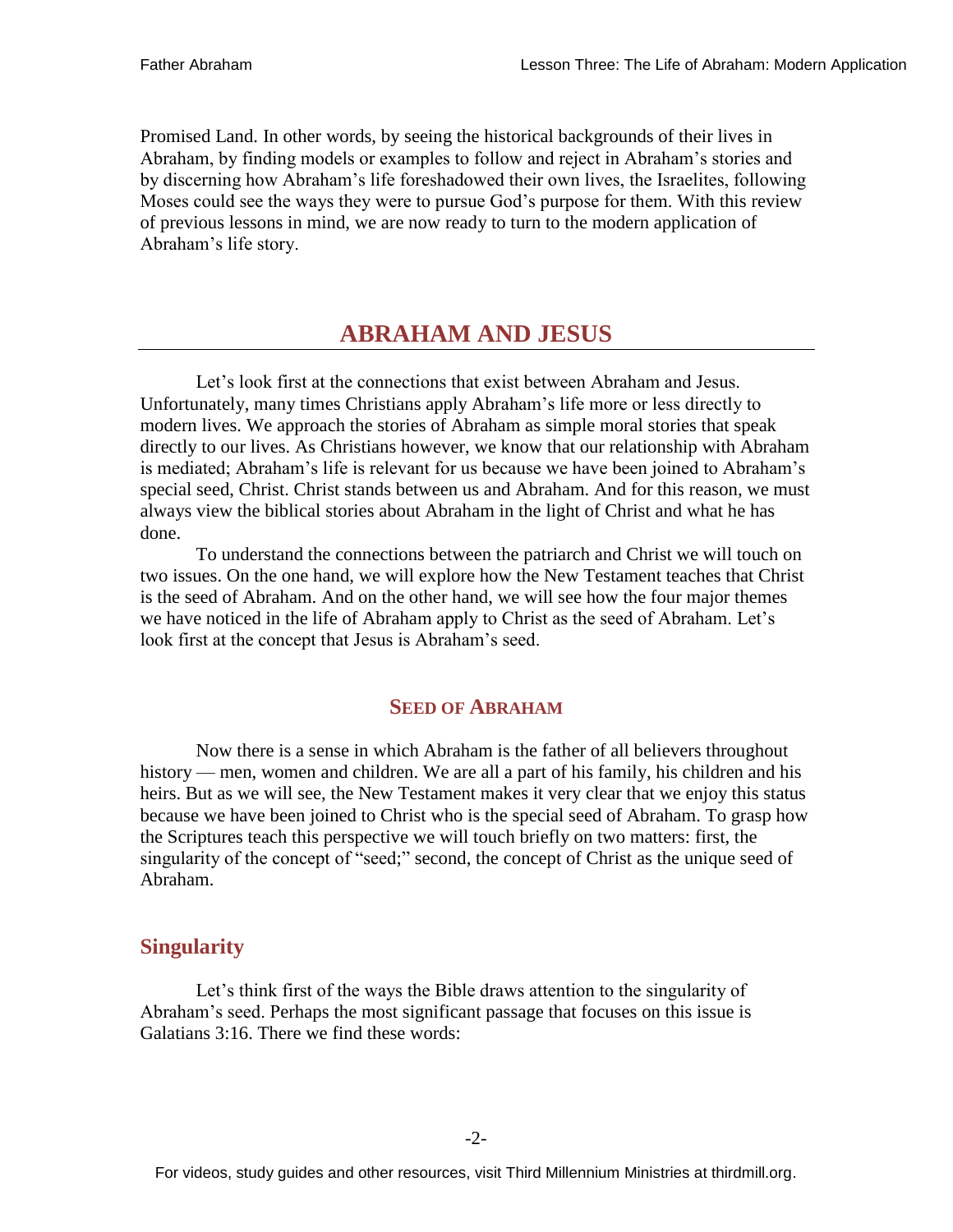**The promises were spoken to Abraham and to his seed. The Scripture does not say "and to seeds," meaning many people, but "and to your seed," meaning one person, who is Christ (Galatians 3:16).**

In this passage, Paul referred to the fact that in Genesis God made promises to Abraham and to his seed, or offspring. But notice how Paul commented specifically on the expression "seed," saying that God did not make promises to Abraham and to his seeds — that is, to many people — but to Abraham and his seed, that is to one person, Christ.

Paul argued this way by noting that the Hebrew word *zera* which is translated "seed" is a singular word. The same was true for the Greek word *sperma* in the Greek translation of the Old Testament available in Paul's day. As Paul noted, God did not say to Abraham that the promise was to Abraham and his *seeds* (in the plural) but to his *seed*, in the singular.

Now on the surface, it would appear that Paul's point of view was straightforward. Abraham's inheritance came to just one seed, or one descendant because the word is singular. But Paul's argument about the singularity of the word "seed" has raised all kinds of difficulties for interpreters. The problem may be put in this way. It is true that the word "seed" or *zera* is singular in form, but many times in the Old Testament, including in the stories of Abraham's life, the word "seed" in its singular form must be taken as a collective singular in meaning, a singular word that refers to a group. The Hebrew word *zera* or "seed" is much like our English word "offspring." Even though this word is singular in form, it can refer to just one offspring or "descendant" or it can refer collectively to many offspring or "descendants."

For instance, the term "seed" or *zera* is definitely plural in meaning in Genesis 15:13. There we read these words that God spoke to Abraham.

**Know for certain that your descendants will be strangers in a country not their own, and they will be enslaved and mistreated four hundred years (Genesis 15:13).**

Here, the word "descendants" translates the singular Hebrew word *zera*, but the word is clearly plural in meaning. This verse speaks of the seed as "their own" in the plural, and the verbs "they will be enslaved and mistreated" are also plural in Hebrew.

Of course, Paul knew that the singular form of the word "seed" referred to more than one person many times in Genesis. In fact, Paul himself used the word seed in a plural sense in Galatians 3:29 where he wrote these words,

**You are Abraham's seed, and heirs according to the promise (Galatians 3:29).**

In the Greek of this verse, the phrase "you are" translates *este,* a plural verb. And "Abraham's seed" is synonymous with the word "heirs," *kleronomoi*, which is also plural.

In this light we have to ask a question. If Paul knew that the singular form of the term "seed" could refer to more than one person, why then did he stress its singularity? In all likelihood, Paul had in mind one particular passage in the life of Abraham, Genesis

For videos, study guides and other resources, visit Third Millennium Ministries at thirdmill.org.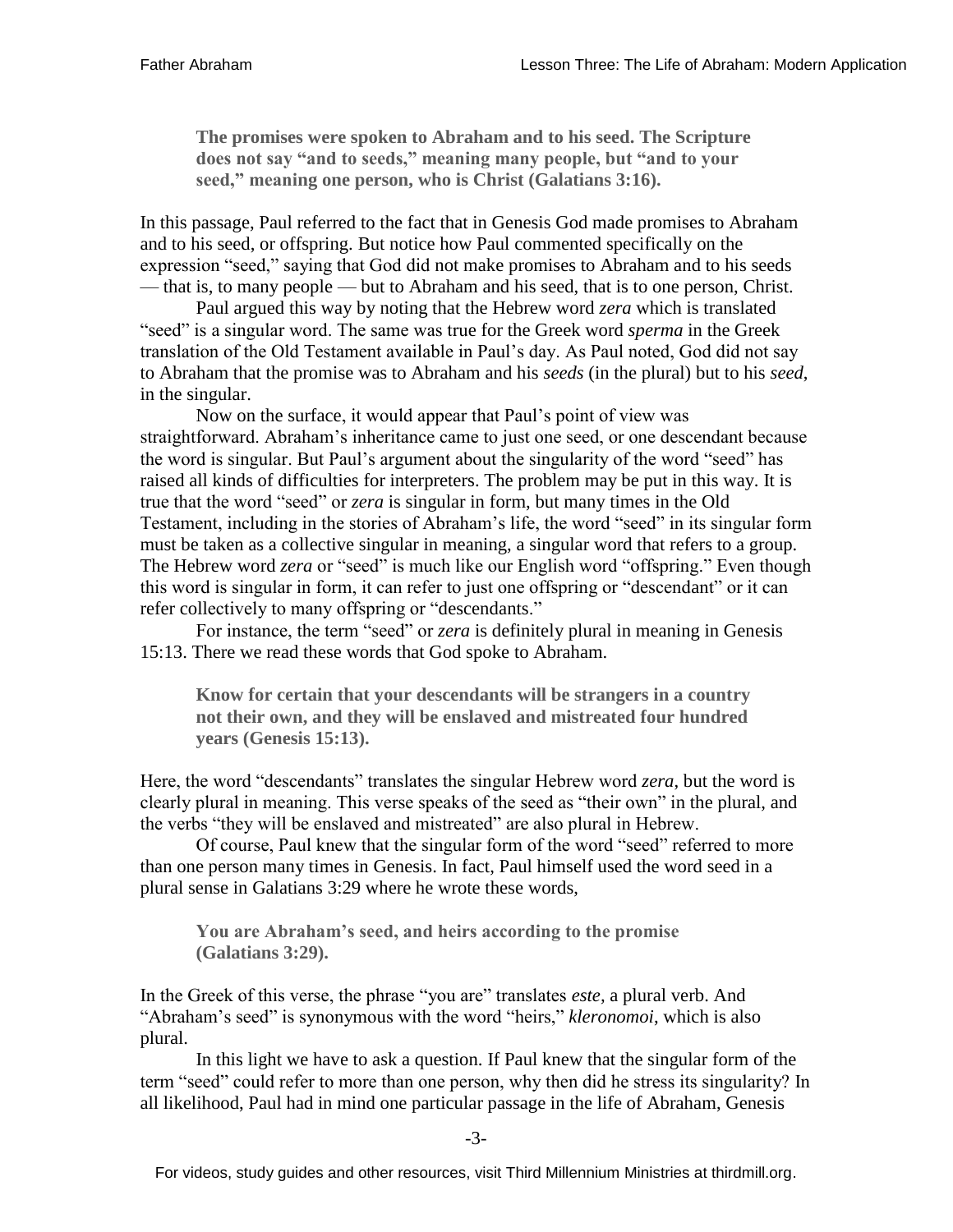22:16-18. In these verses, the term "seed" is definitely singular in meaning. Listen to this literal translation of these verses:

**By myself I have sworn, declares the Lord, because you … have not withheld your son, your only son, indeed I will greatly bless you, and I will greatly multiply your seed as the stars of the heavens and as the sand which is on the seashore; and your seed shall possess the gate of his enemies. In your seed all the nations of the earth shall be blessed, because you have obeyed my voice (Genesis 22:16-18, literal).**

Unfortunately, many modern translations render this passage as if "seed" were a collective singular. But we have to remember that this verse is part of the story of the sacrifice of Isaac. And here the word "seed" referred not to Abraham's descendants in general, but to Isaac, Abraham's son. The verb, "shall possess," is singular in the Hebrew, and notice also that the pronoun in the phrase "his enemies" is singular. As we will see in later lessons, Genesis chapter 22 and the chapters that follow spend time distinguishing Isaac, the son of Sarah, from his other sons, the son of Hagar, and the sons of Keturah. Isaac was the special seed of promise, the one whom God had chosen as Abraham's only heir. So, before Isaac's birth, Genesis usually speaks of Abraham's "seed" as a collective, meaning "descendants" in the plural, but here the word has a focus on Isaac as the special singular descendant who would inherit Abraham's promises.

In this light we can understand Paul's basic point when he referred to the single seed of Abraham. Paul noted that in Genesis chapter 22 God did not make promises to Abraham and directly to all of his descendants. He pointed out that the singularity of the word "seed" in Genesis 22:16-18 indicates that the promises were passed to Isaac, Abraham's special son and heir.

#### **Christ as Seed**

With the singularity of the seed of Abraham in mind, we should now turn to the teaching that Christ is the seed of Abraham. Listen again to what the apostle said in Galatians 3:16.

**The promises were spoken to Abraham and to his seed. The Scripture does not say "and to seeds," meaning many people, but "and to your seed," meaning one person, who is Christ (Galatians 3:16).**

In this passage Paul not only drew attention to the fact that the seed of Abraham was singular but that the one seed of Abraham is Christ. Now, as we have already seen, in terms of the original meaning of Genesis the singular seed of Abraham of whom Moses wrote was none other than Isaac, the special son of promise born to Sarah. How then should we understand Paul when he wrote that Abraham's one seed is Jesus?

Think of it this way. Abraham's inheritance was a family inheritance that belongs to his descendants. But at a number of crucial points in the history of Scripture, God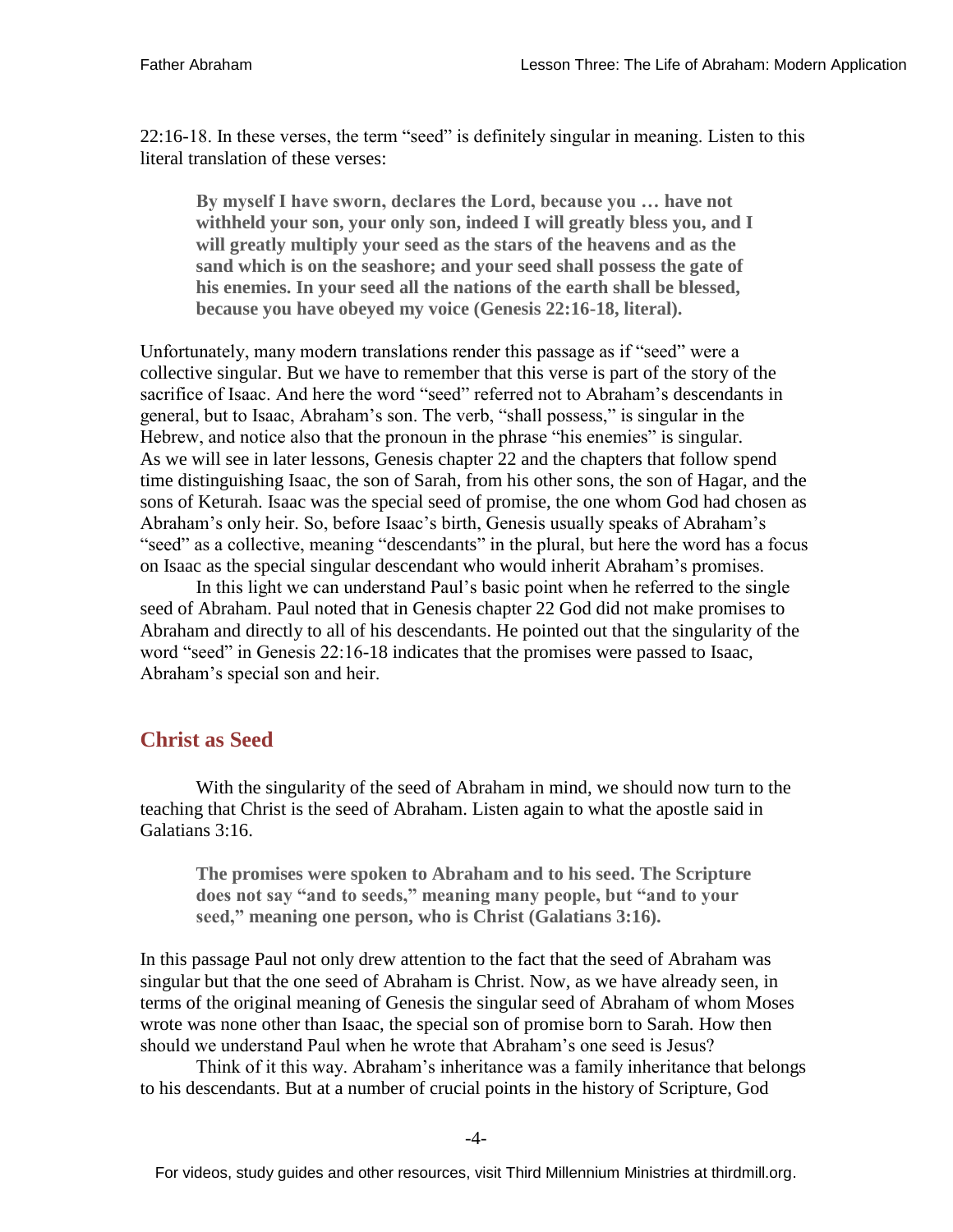chose several key figures to serve as special heirs who received and distributed Abraham's inheritance to others. In the case of Isaac, he was the special seed in distinction from Abraham's other sons. When Isaac had two sons, Jacob and Esau, God chose Jacob to be the special seed of Abraham and excluded Esau and his descendants. From Jacob came the twelve patriarchs of the tribes of Israel. But among the tribes of Israel several figures were special heirs of Abraham. Moses, for instance, was the leader and mediator of God's people as they moved from Egypt to the Promised Land. And later, as Israel became a full fledge empire, David and his sons held the special role of mediating the inheritance of Abraham.

It is this special role of David and his sons that led Paul to refer to Christ as the last great seed of Abraham because Jesus is the rightful heir of David's throne. He was chosen by God to be the permanent king of his people. He is the great eternal royal seed of Abraham, the Messiah. And as such, Christ is the only one through whom anyone else can participate in Abraham's inheritance. No one separated from Christ will ever receive the promises of Abraham.

So, we can summarize Jesus in relation to Abraham in this way. From a Christian point of view, Jesus is the unique, final seed of Abraham. And as Christians when we want to apply the life of Abraham to the modern world, we must always keep in mind that the connection between Abraham and our world is that Abraham's great blessings are passed to Christ as he inaugurated his kingdom, as he continues to build his kingdom now and as he will bring his kingdom to its consummation.

The New Testament teaches that Christ receives and distributes Abraham's inheritance in three main stages. First, in the inauguration of his kingdom that occurred in his first coming; second, in the continuation of his kingdom that extends to all of history after his first coming but prior to his return; and third, at the consummation of his kingdom in his glorious second coming. He continues to receive and distribute Abraham's inheritance in increasing measure as he reigns over all at the right hand of God the Father. And he will one day fully receive and fully distribute Abraham's inheritance when he returns in glory.

In a word, it is important to realize that in Galatians 3:16 Paul encapsulated a rather complex theological outlook in just a few words. When Paul said that the promise was to Abraham and his singular seed, and then identified that seed as Christ, he was not saying that the word "seed" in Genesis referred directly to Jesus. Instead, Paul spoke in an abbreviated fashion of a typology that exists between Isaac and Christ. To state the matter more fully, we could put it this way: like Isaac was the chief heir of Abraham in his generation, Christ is Abraham's greatest son, and the chief heir of Abraham in the New Testament age.

#### **MAJOR THEMES**

To see more fully the significance of Christ as the seed of Abraham, it will help to explore these matters in terms of the four major themes that we have seen in Abraham's stories. You will recall that we have seen four major themes in these chapters of Genesis: divine Grace, Abraham's loyalty, God's blessings to Abraham, and God's blessings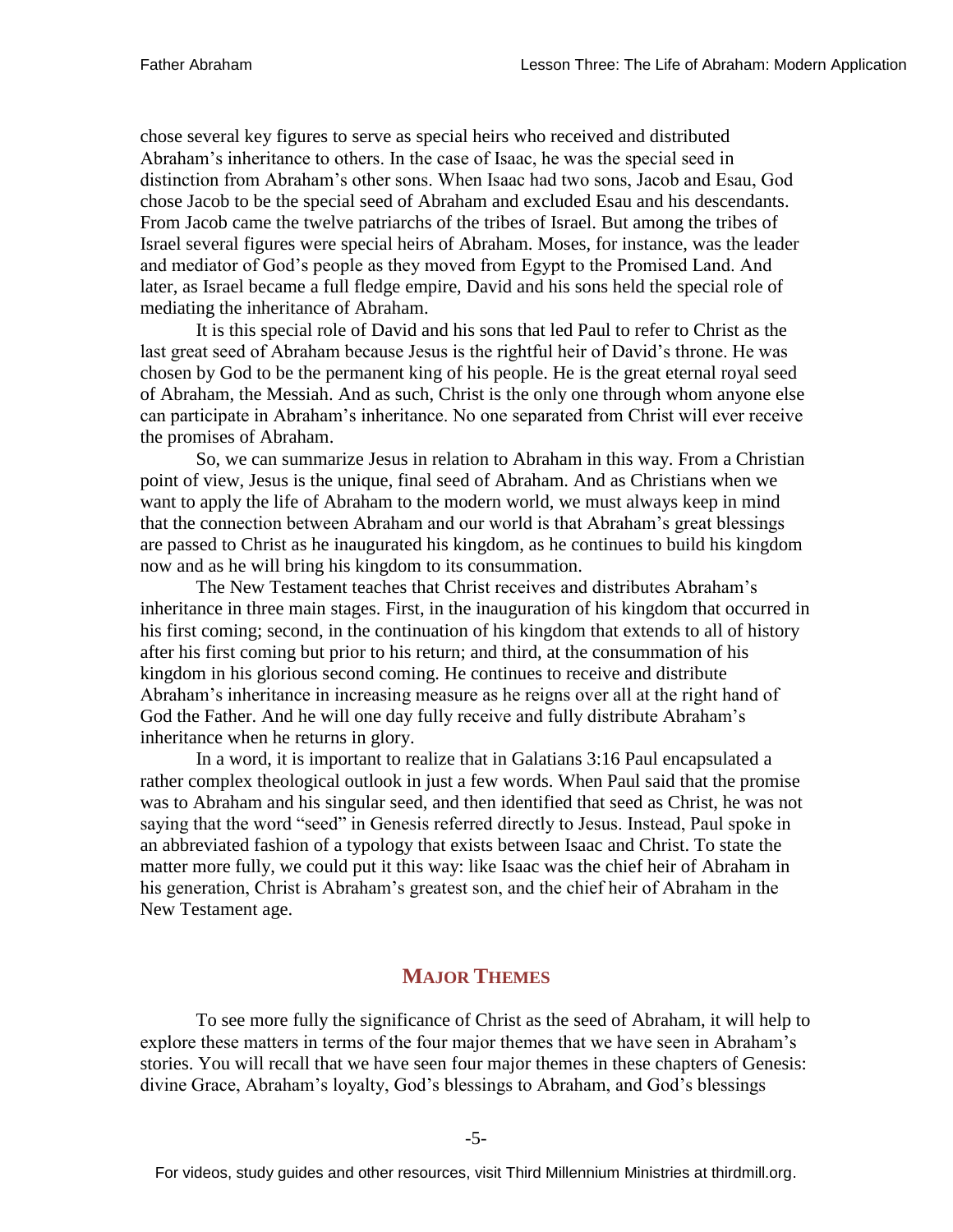through Abraham. How should we understand these motifs in light of the connections that exist between Abraham and Christ?

#### **Divine Grace**

In the first place, we have seen that God demonstrated much grace in Abraham's life. Of course, Abraham had to have personal grace because he was a sinner, but beyond this, God's mercy toward Abraham was also an objective display of God's kindness. By building a relationship with Abraham, God actually furthered the redemption of the entire world.

Now as much as God showed kindness in Abraham's life, as Christians we believe that the grace of God toward the patriarch was little more than a shadow of the mercy God displayed in Christ. Of course, Christ himself was without sin so he did not receive saving grace himself, but still the coming of Christ as the seed of Abraham was a great objective act of God's mercy to the world.

God demonstrated much mercy in Christ's first coming, the inauguration of the kingdom. His life, death, resurrection, and ascension and the outpouring of the Holy Spirit were magnificent displays of God's grace. And God extends even more mercy as Christ reigns now in heaven, during the continuation of His kingdom. As salvation has spread throughout the world, God has demonstrated the kindness revealed in Christ in the undeniable transformation of the world throughout history. And when Christ returns, the consummation of the kingdom will bring immeasurable mercy. Christ will return and bring a new heavens and a new earth. As followers of Christ, every time we see God showing kindness in the stories of Abraham, our hearts and minds should turn to the mercy God revealed in these three stages of His kingdom in Christ.

#### **Abraham's Loyalty**

In the second place, another important theme in Moses' presentation of Abraham's life was Abraham's loyalty to God. Initially, God required Abraham to fulfill the responsibility of migrating to the Promised Land. But God also required many other things of Abraham throughout his life. As Christians when we read about the responsibilities Abraham faced, we should find our hearts and minds moving toward Christ the seed of Abraham and toward his loyalty to his heavenly Father.

And of course, Christ was loyal to the Father in all three stages of his kingdom. In the inauguration of the kingdom, Christ himself proved to be utterly faithful to God's requirements of loyalty. Although Abraham was loyal to God in very significant ways, Christ was perfectly faithful at every moment of his life. And beyond this, as king over all during the continuation of the kingdom Christ remains true and faithful to his heavenly father. He reigns over all serving the purposes of God perfectly by extending the gospel and the redemption of his people.

Finally, when Christ returns at the consummation of the kingdom he will finish the works of righteousness he began in his life on earth. He will destroy all of God's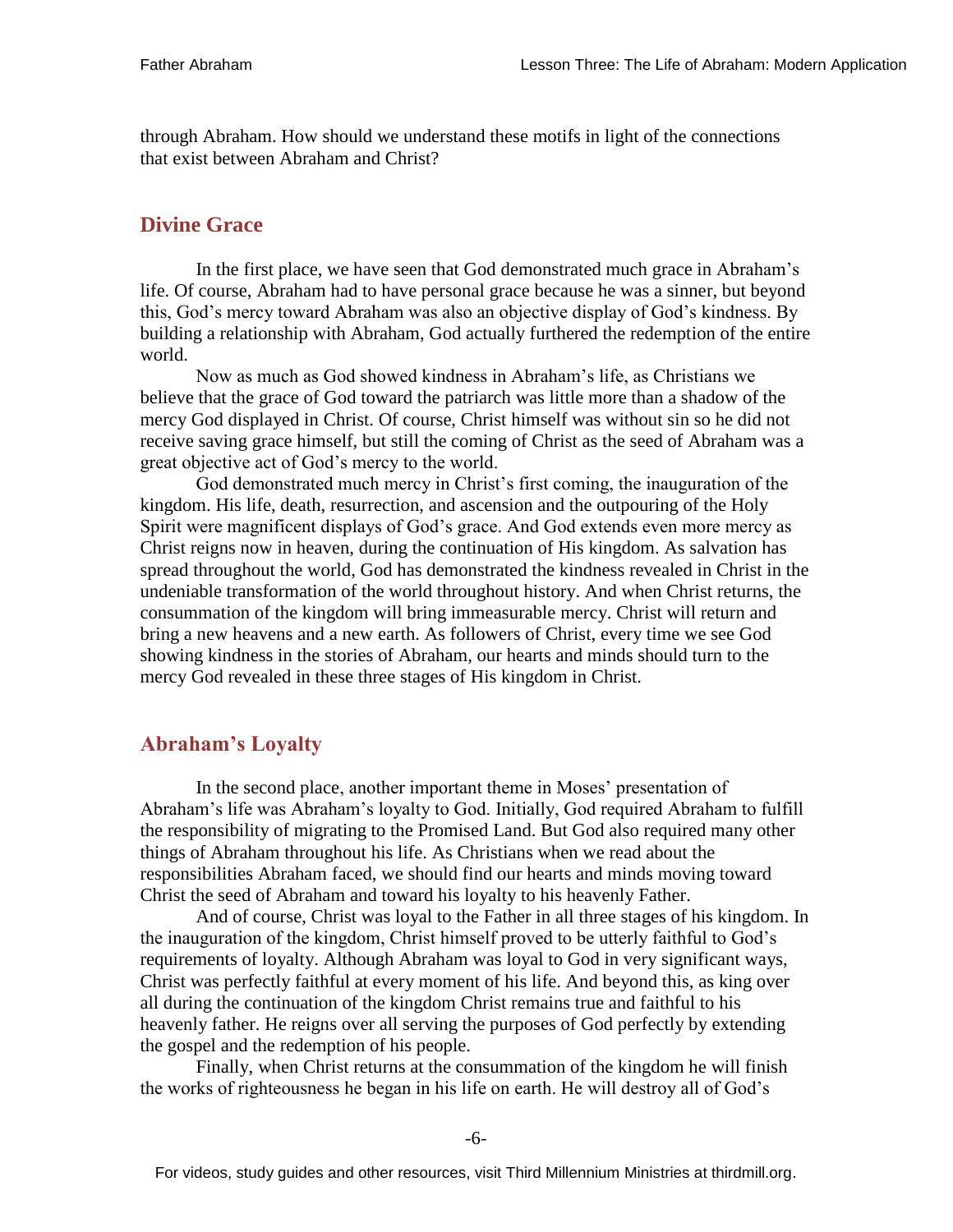enemies and make all things new for the glory of his father. So, every time we see the theme of Abraham's loyalty to God we know that as Christians we can properly apply these matters to the modern world only as we connect them properly to Christ, the seed of Abraham.

#### **Blessings to Abraham**

In the third place, as Christians we are not only interested in seeing how these themes of divine grace and human loyalty apply to our day in Christ, we are also keenly interested in the third main theme of Abraham's life: the blessings of God to Abraham. God told Abraham that Israel would become a great nation, that prosperity would come to the nation in the land of promise, and that Abraham and Israel would have a great name, worldwide notoriety.

Now, once again as Christians our minds should move toward the blessings that God gave to Christ, Abraham's seed. At his first coming, Christ was raised from the dead and received all authority in heaven and earth; and there is no name in heaven and earth that is as great as the name of Jesus. Jesus continues to enjoy the increase of blessings now during the continuation of the kingdom. He gains more and more glory for himself as he rules the world according to the will of God. But in the consummation, when Christ returns in glory he will enjoy these blessings beyond measure. He will be exalted over all and every knee will bow to him, the great son of Abraham. So it is that whenever we see Abraham receiving blessings from God, our eyes should turn toward Christ who inherits Abraham's promises and enjoys God's blessings in even greater measure.

#### **Blessings through Abraham**

Finally, the fourth major theme in Abraham's life is the blessings that would come through Abraham to others. God said that through a process of blessing and cursing, all peoples on the earth would be blessed through Abraham. This grand promise is the focus of much attention in the New Testament. Listen to the way Paul referred to this promise to Abraham in Romans 4:13. There he says,

**It was not through law that Abraham and his offspring received the promise that he would be heir of the world, but through the righteousness that comes by faith (Romans 4:13).**

Notice here that when God promised Abraham that he would bless all nations, he promised that this would come about by Abraham taking possession of all nations and spreading the kingdom of God to all the world. Abraham and his offspring were to be heirs of the world, with all the nations under their headship. As Adam and Eve were originally told to subdue the entire earth, God promised that Abraham and his descendants would inherit the entire earth by spreading God's blessings to all the families of every nation.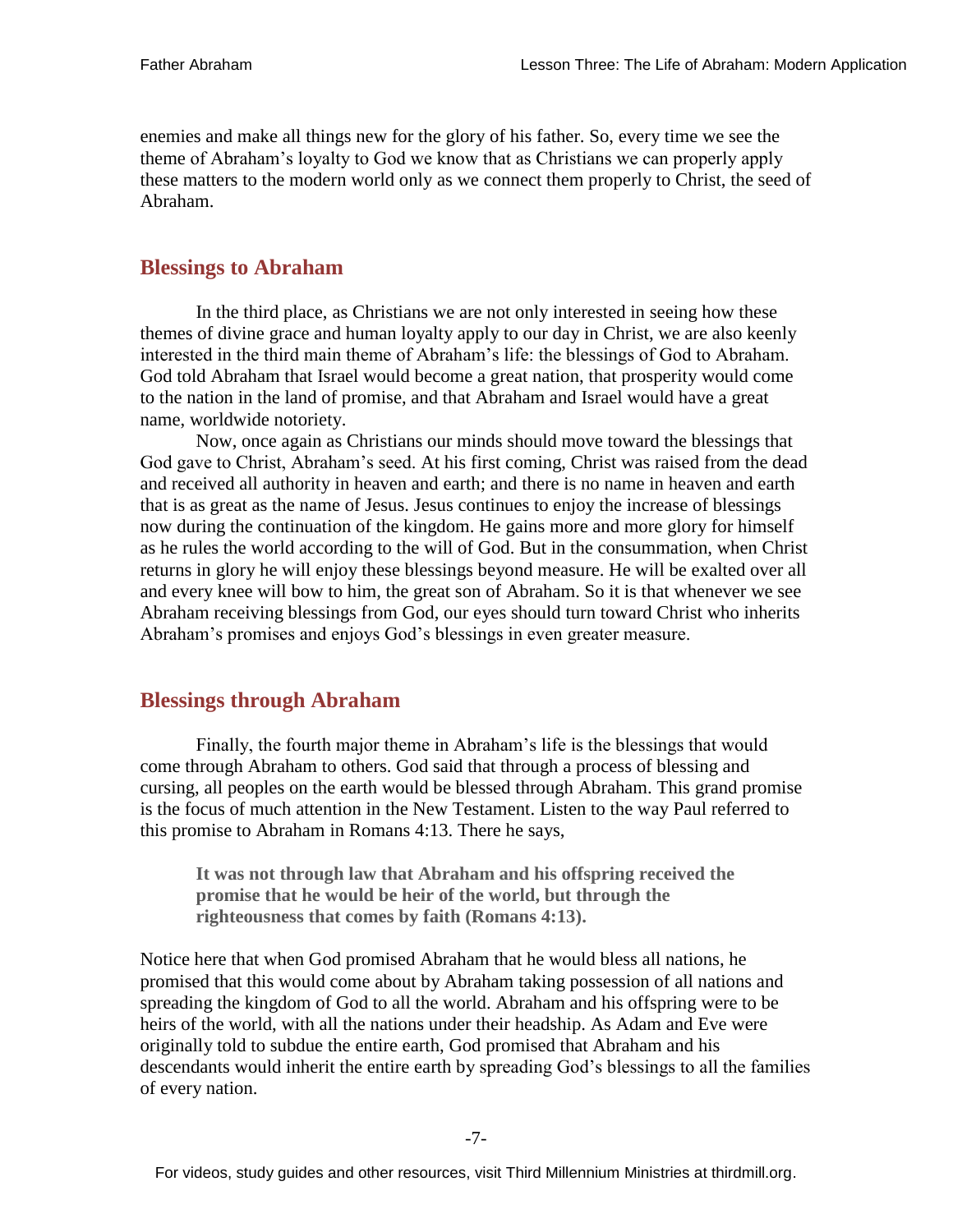Now, this final theme of the worldwide distribution of Abraham's blessings applies to Christ as well because he is the seed of Abraham and heir to Abraham's promises. In the inauguration of the kingdom, Christ called a faithful people from the nation of Israel. But when he rose from the dead and ascended to his throne in heaven, he was raised as the king of all the earth and told his faithful remnant to spread the blessings of Israel to all nations. During the continuation of the kingdom, the spread of Christ's kingship over all nations through the gospel is the fulfillment of the promise to Abraham to bless all nations. And when Christ returns at the consummation of the kingdom, He will extend the blessings of God to all the nations of the earth. As we read in Revelation  $22:1-2:$ 

**Then the angel showed me the river of the water of life, as clear as crystal, flowing from the throne of God and of the Lamb down the middle of the great street of the city. On each side of the river stood the tree of life, bearing twelve crops of fruit, yielding its fruit every month. And the leaves of the tree are for the healing of the nations (Revelation 22:1-2).**

The promise that Abraham would be a blessing to all nations is ultimately fulfilled in the inauguration, continuation and consummation of Christ's kingdom.

So, we can sum up the matter in this way. Proper modern application of Abraham's life to our world must always involve at least an implicit recognition of the role of Christ as Abraham's seed. As the special seed of Abraham, Christ is the one who fulfills or completes the themes we encounter in Abraham's life. God's mercy is shown in Christ; true and perfect loyalty is found in Christ; Christ receives all the blessings promised to Abraham, and in Christ we see the spread of Abraham's rich blessings to the ends of the earth. Whatever else we may say about modern application, it is essential that we remember these connections between Abraham and Jesus.

Now that we have seen how the relationship between Abraham and Jesus forms a vital connection between the stories of Abraham and our world today, we should turn to a second aspect of modern application, the connection between Israel and the Church.

### **ISRAEL AND THE CHURCH**

We must always remember that when Moses first composed his account of Abraham's life, he wrote about these things to encourage the people of Israel to leave Egypt behind and to enter into the conquest of the Promised Land. They were to find the historical background of this vision in Abraham's life; they were to fulfill it by finding examples to follow and to reject in the stories of Abraham's life; and they were even to see foreshadows of their experiences in Abraham's life. For this reason, if we are going to see how the stories of Abraham apply to the modern world, we must take into account what the NT teaches about the connections between the nation of Israel following Moses and the Christian church today.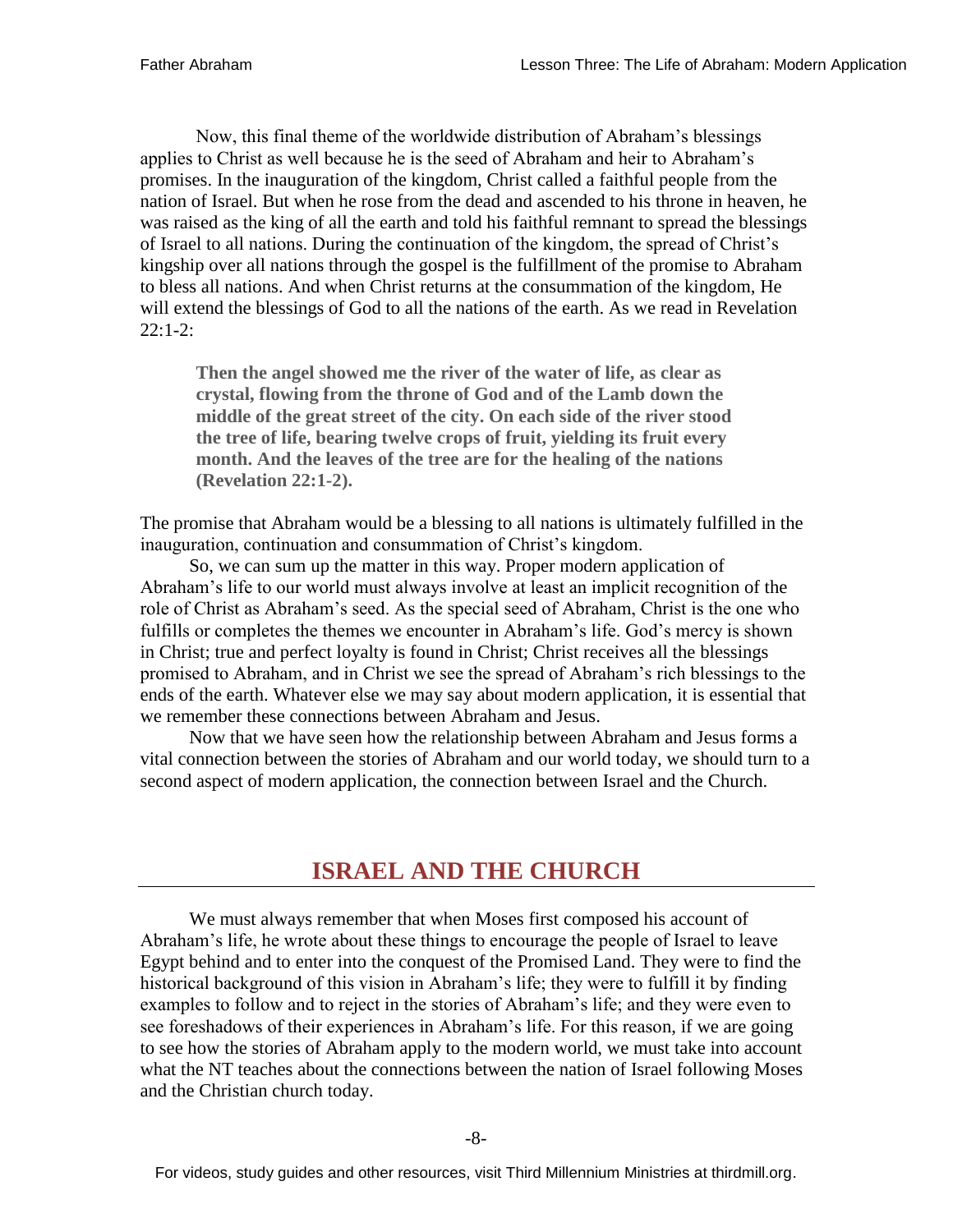To explore this relationship between Israel and the church, we will touch on two topics that parallel our previous discussion. First, we will explore further the theme of the seed of Abraham as it applies to the nation of Israel and to the church of Christ. And second, we will see how the theme of Abraham's seed is expressed in the four major themes of the stories of Abraham's life. Let's look first at Israel and the church as the seed of Abraham.

#### **SEED OF ABRAHAM**

To see the connections between Israel and the church as the seed of Abraham we will touch briefly on four matters. First, we will see the numerical breadth of Abraham's seed. Second, we will take notice of the ethnic identity of his seed. Third, we will focus on the spiritual character of Abraham's seed. And fourth, we will look at the historical situation of Abraham's seed. Consider first the numerical breadth of the seed of Abraham.

#### **Numerical Breadth**

Now as we have just seen, the book of Genesis makes it clear that the term "Abraham's seed," referred on occasion to one special person, Isaac, and the New Testament draws upon this to establish a connection between Abraham and Christ. But now we must expand our vision to see another feature of the biblical view of Abraham's seed. Isaac was not the only person in the stories of Abraham who was called Abraham's seed or offspring. Isaac did not receive Abraham's inheritance for himself alone. He was also the conduit through whom many would enjoy the status of being Abraham's descendants. For this reason, over and over Moses also spoke of the nation of Israel as Abraham's seed. And in much the same way, when we apply the stories of Abraham to our modern world, while it is important to remember that Christ is the supreme seed of Abraham in the New Testament, we must also remember that the Christian church is the seed of Abraham. As Paul put it in Galatians 3:29,

**You are Abraham's seed, and heirs according to the promise (Galatians 3:29).**

As Paul made clear in this passage, we are connected to Abraham because we are joined to Christ. We, like the nation of Israel in the Old Testament, are the seed of Abraham. For this reason, Abraham's stories do not simply apply to Christ himself, but also to the breadth of the many children of Abraham who are identified with him in the church.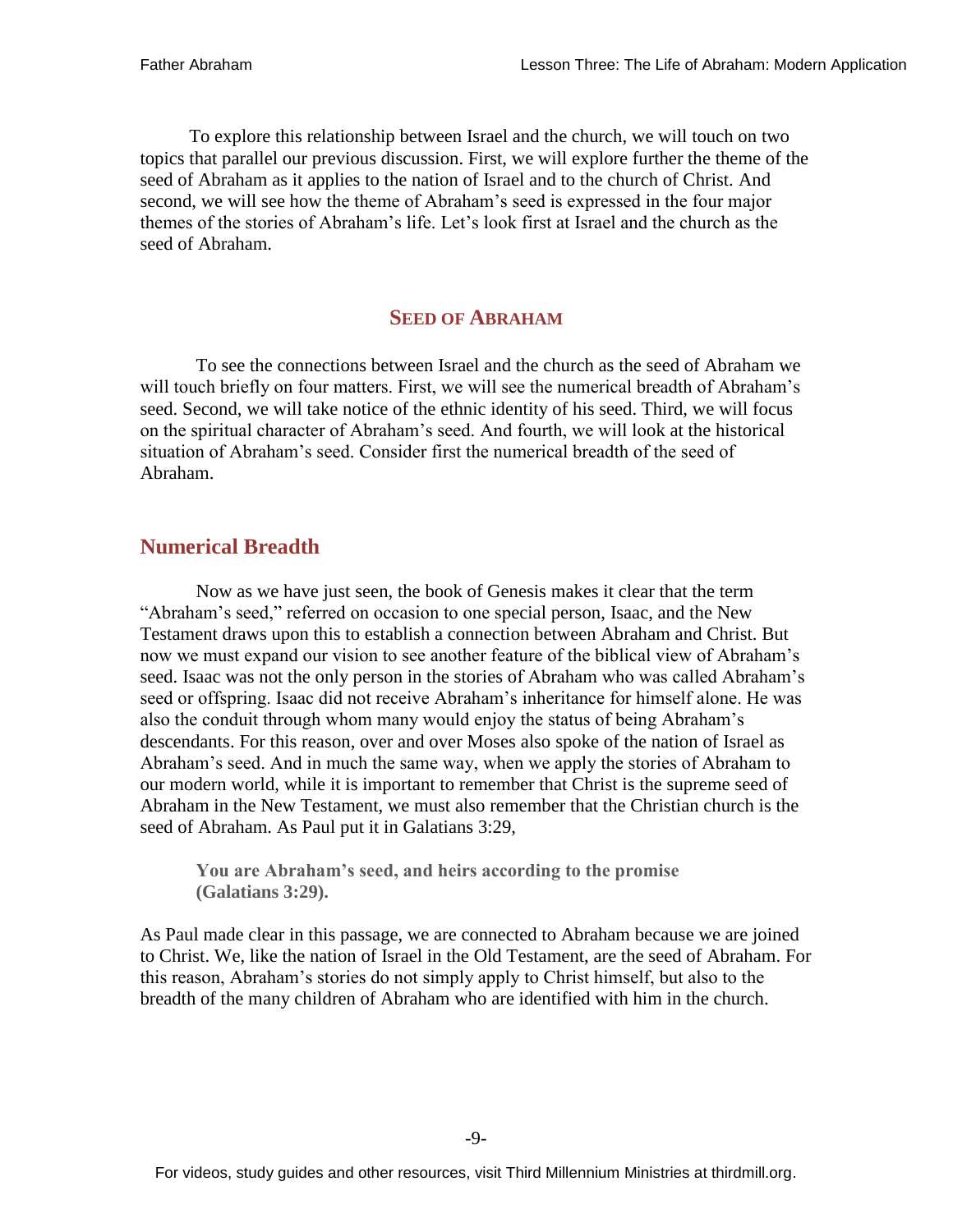#### **Ethnic Identity**

Now beyond the fact that the seed of Abraham was Israel in the Old Testament and the Christian church today, we should also comment on the ethnic identity of Abraham's seed in both Testaments. As we have seen, the stories of Abraham were written in the first place for the nation of Israel who followed Moses. While it is certainly true that the vast majority of the original audience consisted of ethnic Jews, that is Abraham's physical descendants, it is a mistake to think that the original audience was entirely or purely Jewish. The vast numbers of people who followed Moses were a mixture of Jews and Gentiles who had been adopted into Israel. As a result, on a number of occasions, the Scriptures make it clear that the original audience of Genesis was not exclusively Jewish.

Listen, for instance, to the way those who followed Moses are described in Exodus 12:38:

**Many other people went up with them, as well as large droves of livestock, both flocks and herds (Exodus 12:38).**

Notice here that included among the Israelites were "other people." This company consisted of Gentiles who had joined with Israel and left Egypt with them. This group is mentioned on a number of occasions in Scripture. In much the same way, later portions of the Old Testament reveal that well-known Gentiles like Rahab and Ruth were engrafted into Israel in later generations, and the genealogies of First Chronicles 1–9 include Gentile names among God's people.

So we see that the seed of Abraham to whom Moses originally wrote the stories of Abraham was ethnically mixed. It included Abraham's physical descendants and Gentiles who had been adopted into the family of Israel. Both groups learned about their future in the Promised Land through the stories of Abraham.

In much the same way, the Christian church today is ethnically diverse. It consists of Jews who claim Christ as their Lord and Gentiles who have been adopted into the family of Abraham because they too claim Christ as Lord. Now, to be sure, as history has unfolded the New Testament church has grown to have more adopted Gentiles than fulfilled Jews, but the ethnic diversity of Abraham's seed is still a reality today as it was in the Old Testament. So, just as Abraham's stories were first given to Jews and Gentiles counted as Abraham's seed, we must be ready to apply Abraham's stories to Jews and Gentiles today who are now counted as Abraham's seed because they are in the church throughout the world.

This is a very important aspect of modern application because so many Christians have endorsed the false teaching that the promises given to Abraham are to be applied only to ethnic Jews today. In this view, God has a separate program for Gentile believers. Apart from a few spiritual principles here and there, Gentile believers are not the heirs of the promises given to Abraham. Now as popular as this outlook may be, we must always remember that the seed of Abraham was ethnically diverse in Moses' day and that the seed of Abraham today continues to be an ethnically diverse people. What Moses taught the nation following him applies to the continuation of that nation today, the church of Jesus Christ.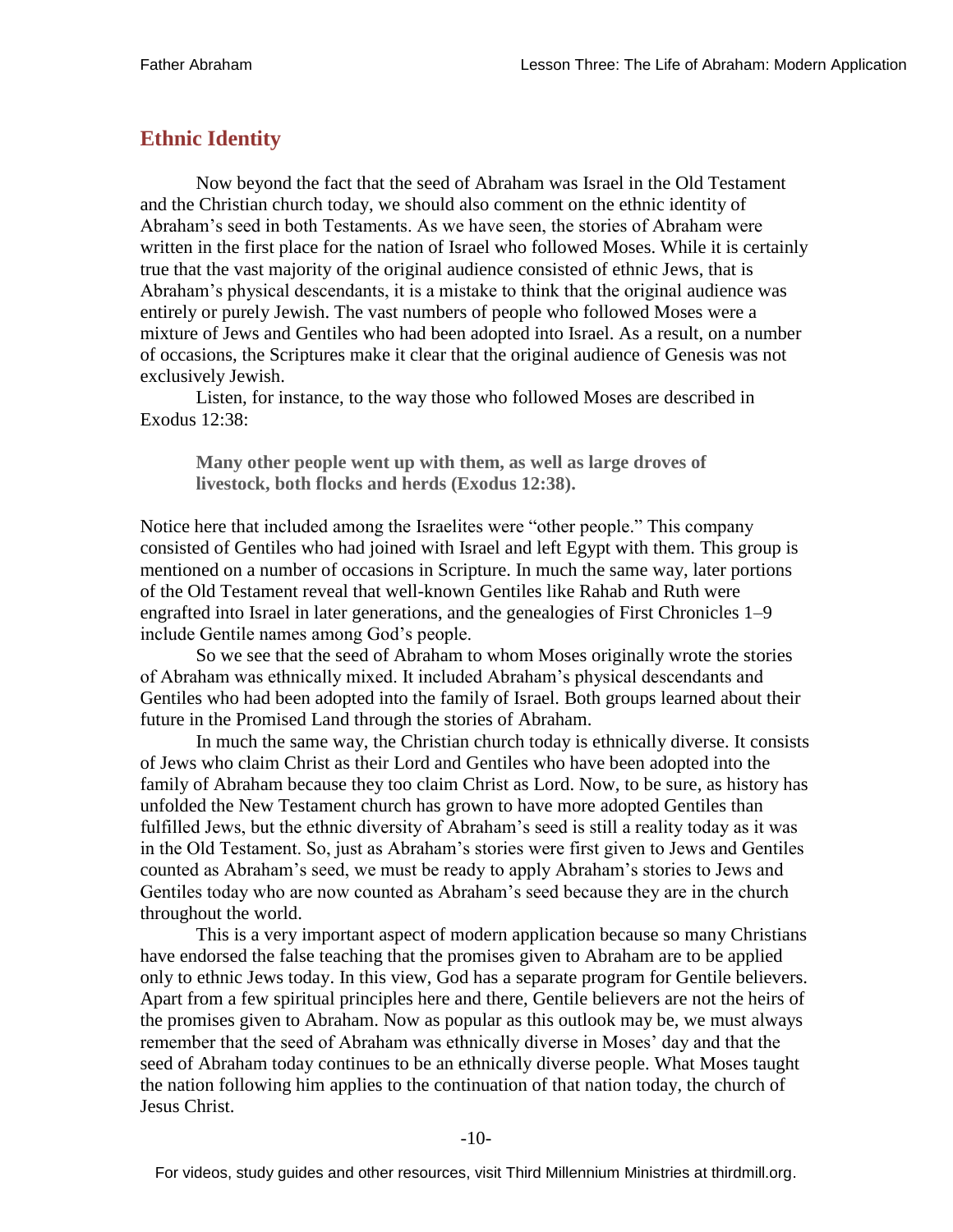#### **Spiritual Character**

In the third place, modern application of Abraham's life must also take into account the spiritual character of Israel and the church as the seed of Abraham. As we have seen, the Old Testament identifies the visible nation of Israel as the seed of Abraham, the corporate seed of Abraham, but we need to realize that there was spiritual diversity within the visible nation of Israel. There were both unbelievers and true believers. The record of the Old Testament makes it very clear that many of the men, women, and children in the nation of Israel did not truly believe, but others were true believers who trusted the promises of God. To be sure, everyone in Israel, both believers and unbelievers, received many special temporary blessings from God. All of them had been delivered from slavery in Egypt; they were all brought into covenant relationship with God at Sinai; they all had many opportunities for faith and they all were offered entry into the Promised Land. But there were important differences as well. On the one hand, unbelievers within Israel showed the true character of their hearts by infidelity. And the stories of Abraham were designed to call them to true repentance and saving faith.

On the other hand, true believers within Israel believed the promises of God and demonstrated the true character of their hearts by their fidelity. The stories of Abraham were designed to encourage these true believers to grow in their faith. Now due to their infidelity, unbelievers within Israel only received temporary blessings. But in eternity they would receive God's final, eternal judgment. It was the true believers who were Abraham's true seed, his spiritual descendants, the children who not only enjoyed many temporary blessings but would also one day receive the eternal blessing of Abraham's inheritance in the new heavens and new earth. Paul argued this outlook rather forcefully in Romans 9:6-8. Listen to what he said there.

**For not all who are descended from Israel are Israel. Nor because they are his descendants are they all Abraham's children. On the contrary, 'It is through Isaac that your offspring will be reckoned.' In other words, it is not the natural children who are God's children, but it is the children of the promise who are regarded as Abraham's offspring (Romans 9:6-8).**

Well, it isn't difficult to see that the same kind of spiritual diversity also exists in the church of Christ. Those who are associated with the visible church in the New Testament through baptism consist of two kinds of people: unbelievers and believers. Of course, just as all in Old Testament Israel enjoyed many temporary privileges because of their association with God and his people, there are many temporary blessings for all people involved in the church of Christ. They have a loving community; they have the word of God and the sacraments; they have the gospel explained and offered to them. But many within the visible church show the true character of their hearts by their infidelity. And the stories of Abraham are to be applied to these unbelievers in the church by calling for true repentance and saving faith.

But also within the visible church are true believers who trust the promises of God and demonstrate the character of their hearts by their fidelity. The stories of Abraham are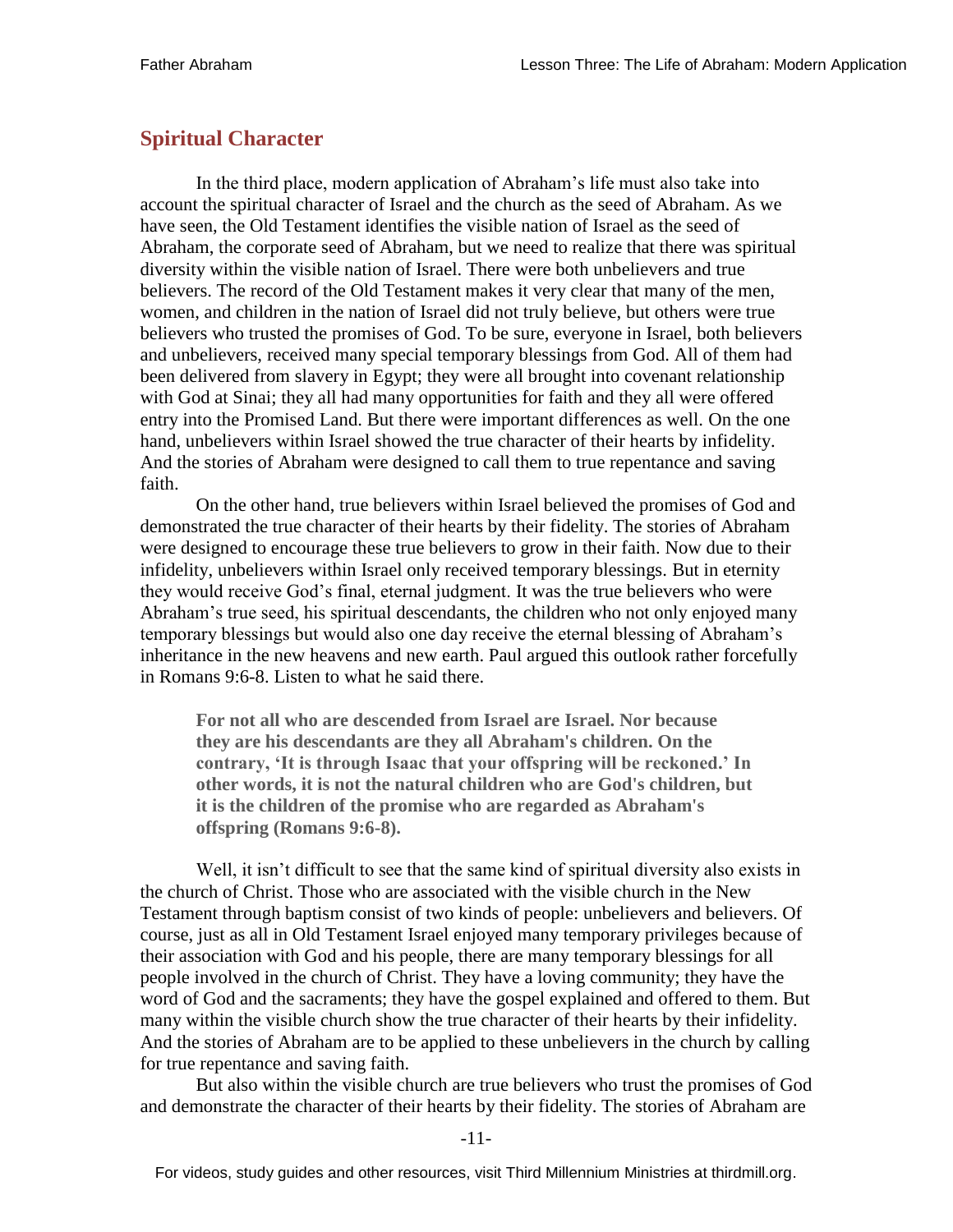to be applied to these true believers by encouraging them to grow in their faith throughout their lives. Now due to their infidelity, unbelievers within the church will only receive temporary blessings. In eternity, they will receive God's eternal judgment. But the true seed of Abraham, the true children of Abraham, those who have trusted in Christ will not only receive many temporary blessings, but will also one day receive their eternal reward, Abraham's inheritance in the new heavens and new earth.

This is why James wrote about Abraham as he did in James 2:21-22. Writing to the visible Christian church with both unbelievers and true believers in it, he said these words,

**Was not our ancestor Abraham considered righteous for what he did when he offered his son Isaac on the altar? You see that his faith and his actions were working together, and his faith was made complete by what he did (James 2:21-22).**

James' main idea here was that the stories of Abraham challenge unbelievers in the church to turn from their hypocrisy and they encourage true believers in the church to continue to express their faith through faithful living. And we must follow James' example by recognizing the spiritual diversity of the church today as we make modern application of Abraham's stories.

#### **Historical Situation**

In the fourth place, to apply Abraham's life to the modern world, we must also remember that there is significant similarity between the historical situations of Israel following Moses and the Christian church today. You will recall that Moses wrote about the life of Abraham to Israelites who were on a journey. Whether he wrote for the first or second generation of the exodus, his original audience traveled between two worlds. On the one hand, they had left slavery in Egypt. But on the other hand, they had not yet entered the promised land of Canaan. Or to put it another way, the nation of Israel had received initial deliverance from their old world, but they had not yet entered into their new world. And as a result, Moses wrote to Israel to encourage them to discard all of their attachments to Egypt and to move forward toward victory in the land.

The historical situation of the original audience is important for modern application because the Christian church today is in a parallel historical situation. Just as Israel had been delivered from slavery in Egypt but was still headed toward a glorious life in the Promised Land, the church of Christ has been delivered from the dominion of sin by the work that Christ did when he was here on earth, but it is still headed toward the glory of the new creation that will come when Christ returns. These parallel situations provide us with a frame of reference for making applications of Abraham's life to the church today. Just as Moses wrote about Abraham to encourage and guide Israel on her journey from one place to the other, his stories encourage and guide us on our journey from the world of death to the new world of everlasting life.

We can be sure that these historical parallels provide us with this kind of orientation toward application because the apostle Paul drew upon them as he applied the

-12-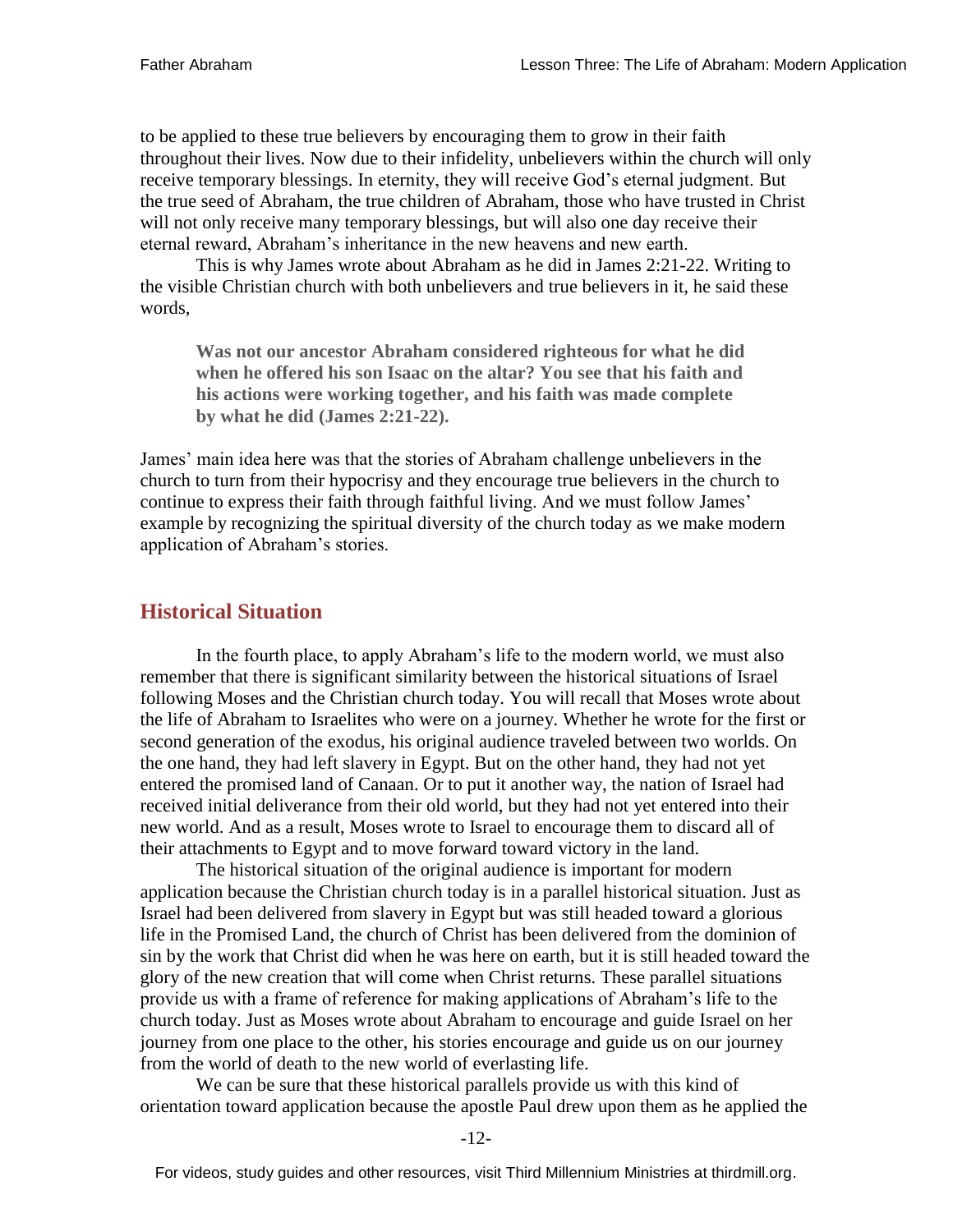Old Testament to the church at Corinth. Listen to the way he noted the historical parallels between Moses' audience and the church in 1 Corinthians 10:1-6.

**For I do not want you to be ignorant of the fact brothers that our forefathers were all under the cloud and that they all passed through the sea. They were all baptized into Moses in the cloud and in the sea. They all ate the same spiritual food and drank the same spiritual drink for they drank from the spiritual rock that accompanied them and that rock was Christ. Nevertheless, God was not pleased with most of them. Their bodies were scattered over the desert. Now these things occurred as examples to keep us from setting our hearts on evil things as they did (1 Corinthians 10:1-6).**

Put simply, Paul noted that the Israelites following Moses through the wilderness had experienced things that paralleled the experiences of Christians. They had been delivered by Moses as we have been delivered by Christ. They had been baptized in Moses as Christians have been baptized in Christ. They ate manna and drank water from God much like Christians eat and drink in the sacrament of the Lord's Supper. Yet, these early experiences of grace set Israel into a period of probation, a period of testing as they moved toward the Promised Land. And sadly, in the days of Moses God was not pleased with most of the Israelites and they died in the wilderness. So Paul concluded that Christians should learn from Israel's experience the nature of their journey as the church. From Paul's example, we can learn much about how to apply Abraham's life to the Christian church.

Moses' stories of Abraham's life encouraged Israel to remain faithful as they looked back at what God had done in delivering them from Egypt and as they moved forward toward the Promised Land. In much the same way, we should apply Abraham's stories to the church today in ways that encourage us in our journey. We must remain faithful to Christ because of what he has done in the inauguration of the kingdom. We must continue to be faithful to him as his kingdom grows in our day and we must long for the day when our spiritual journey is over, when we enter into the new heavens and new earth.

So we see that as we move toward modern application of the life of Abraham, we should not only concern ourselves with the connections between Abraham and Jesus. We must also give attention to the connections between the nation of Israel who first received the stories of Abraham and the Christian church. Old Testament Israel and the New Testament church are the seed of Abraham; we both are of mixed ethnic identity; we are both spiritually diverse and we are both on a journey toward the goal of the glorious kingdom of God.

#### **MAJOR THEMES**

Having seen that the stories of Abraham's life apply to the Christian church as the continuation of Abraham's seed in the world today, we should also see how this process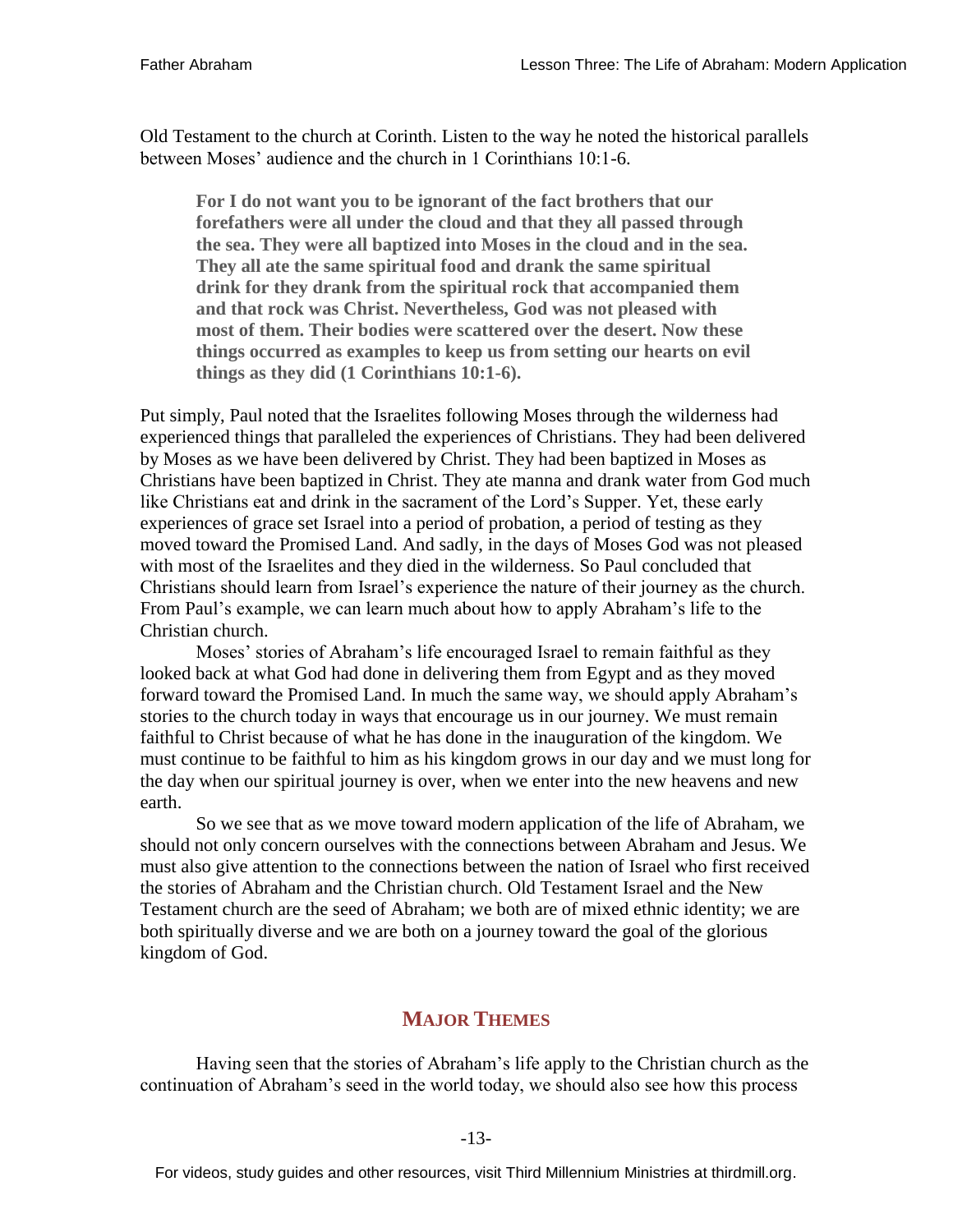of application touches on the four major themes of the chapters given to Abraham's life. What do these motifs have to say about our daily lives in Christ?

As you will recall the stories of Abraham touch on four main issues: divine grace, Abraham's loyalty, God's blessings to Abraham, and God's blessings through Abraham. In the lessons that follow, we will point out again and again how these themes speak to our lives as Abraham's seed. At this point, we will briefly offer some general directions we should follow. Consider first the theme of divine grace.

#### **Divine Grace**

God showed much mercy to Abraham, not only at the beginning of his life, but every day of his existence on earth. And as the Scriptures clearly teach, just as God showed mercy to Abraham, God also shows grace to Christians today that initiates and sustains us in Christ. As Paul put it in Ephesians 2:8-9,

**For it is by grace you have been saved, through faith — and this not from yourselves, it is the gift of God — not by works, so that no one can boast (Ephesians 2:8-9).**

Salvation in Christ is God's gracious gift; even the faith we have comes from him. We depend so much on God's mercy that every day of our Christian lives we are to continue to live in that mercy. Without God's sustaining grace, all of our efforts to remain faithful are futile.

For this reason, just as the Israelites following Moses should have learned the wonder of God's grace in their lives as they heard the stories of Abraham's life, every time we read of God showing mercy to Abraham, as followers of Christ, both together and as individuals, we have opportunities to learn how to be grateful for what God has done for us. God has shown much mercy to us and we must learn how to seek and depend on his mercy.

#### **Abraham's Loyalty**

In much the same way, the theme of Abraham's loyalty also applies to followers of Christ on many levels. As we read the life of Abraham, we see many situations in which Abraham was commanded to serve God in obedience. Of course, he did not reach perfection in this life, but he did show the fruit of true faith. Now, it is important to remember that even in the Old Testament, faithful obedience was always based on the mercy and grace of God. So, we must not mistake this emphasis as some form of legalism. Nevertheless, just as in the Old Testament, true believers today are expected to respond to God's grace with faithful service to God.

This is why the New Testament frequently emphasizes the responsibility of loyalty for followers of Christ. Listen to the way Paul connected grace and loyalty in Ephesians 2:8-10.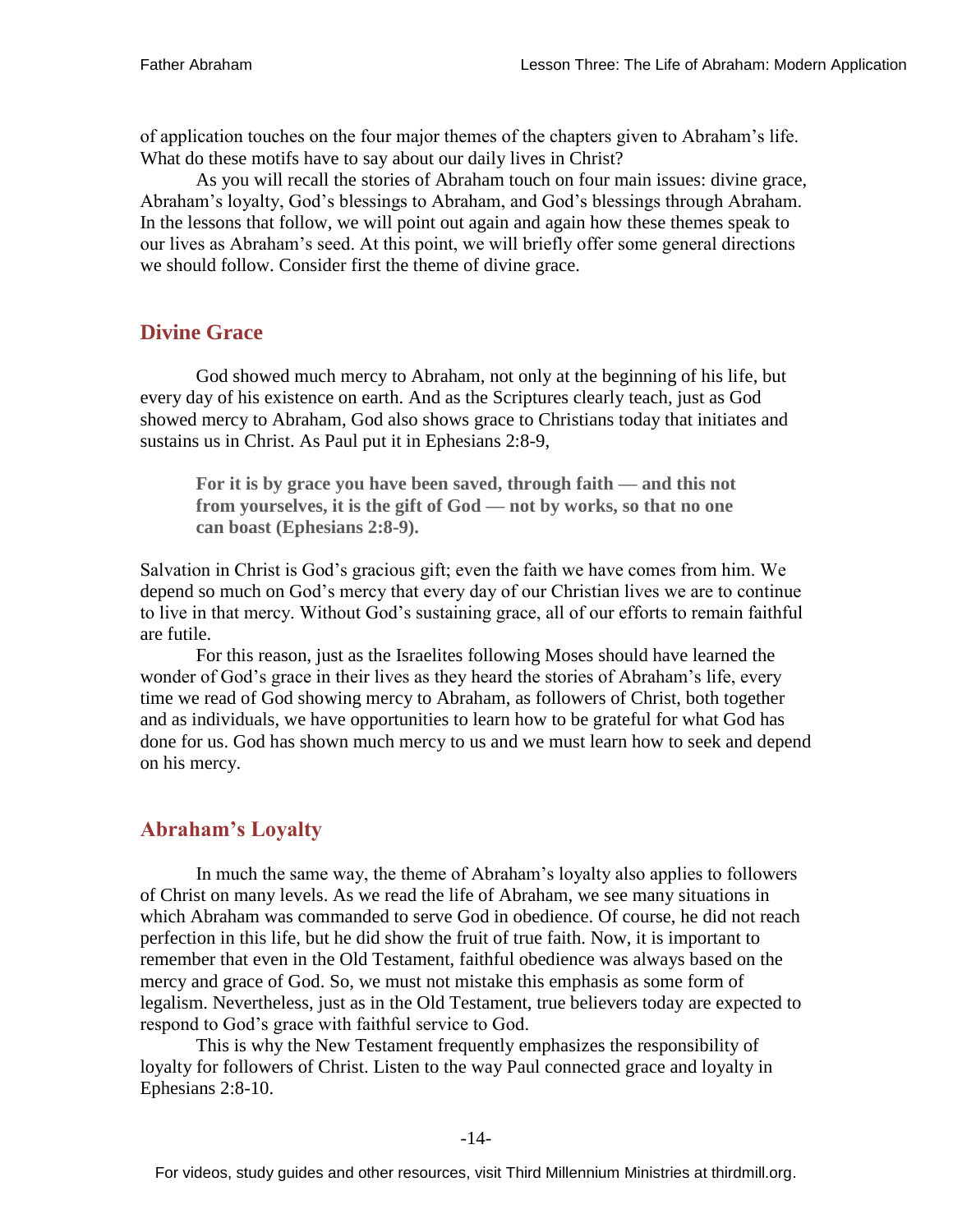**For it is by grace you have been saved, through faith — and this not from yourselves, it is the gift of God — not by works, so that no one can boast. For we are his workmanship, created in Christ Jesus to do good works, which God prepared in advance for us to do (Ephesians 2:8-10).**

As verse 10 makes clear, Christians today have the responsibility to perform good works. God grants us saving faith so that we will be faithful to him. So, every time we see how Abraham's life raises issues related to human loyalty, we are in a position to apply those moral responsibilities to our lives.

#### **Blessings to Abraham**

In the third place, we should also be cognizant of the ways in which the blessings given to Abraham apply to the Christian life. You will recall that God promised great blessings to Abraham and his seed. Ultimately, they would become a great, prosperous nation of grand renown. And throughout the stories of Abraham we find times when God blessed the patriarch with foretastes of these ultimate blessings.

Just as the original audience of Israel could see the promises to Abraham being fulfilled in their lives as they waited for their ultimate blessings, as Christians today we experience many foretastes of these same blessings here and now as we wait in hope for the day when they will come to us in all of their fullness. The blessings we see in this life can give us much encouragement as we live our daily lives in hope of the ultimate blessings that will be ours when Christ returns.

#### **Blessings through Abraham**

Finally, as Abraham's stories focus on the blessings God would give to the world through Abraham, Christians also have opportunity to reflect on the blessings that come through us to the world. You will recall that Abraham was promised protection from enemies and blessings for his friends so that one day he would share God's blessings with all the nations of the earth. And more than this, throughout Abraham's stories, we see that God used Abraham now and then as the instrument of his blessings to all kinds of people.

When the original audience of Genesis learned of these events, they had many opportunities to reflect on events in their day. They found guidance for the ways they were to serve as God's instruments of blessing to the world as they encountered different groups of people. They could be sure of God's protection against enemies and they could move forward with efforts to spread the blessings of God's kingdom to their neighbors.

In much the same way, we Christians today should apply this motif to our lives. We too can have assurance of God's protection and we can find encouragement to be a blessing to all nations of the earth by extending God's kingdom to the ends of the earth.